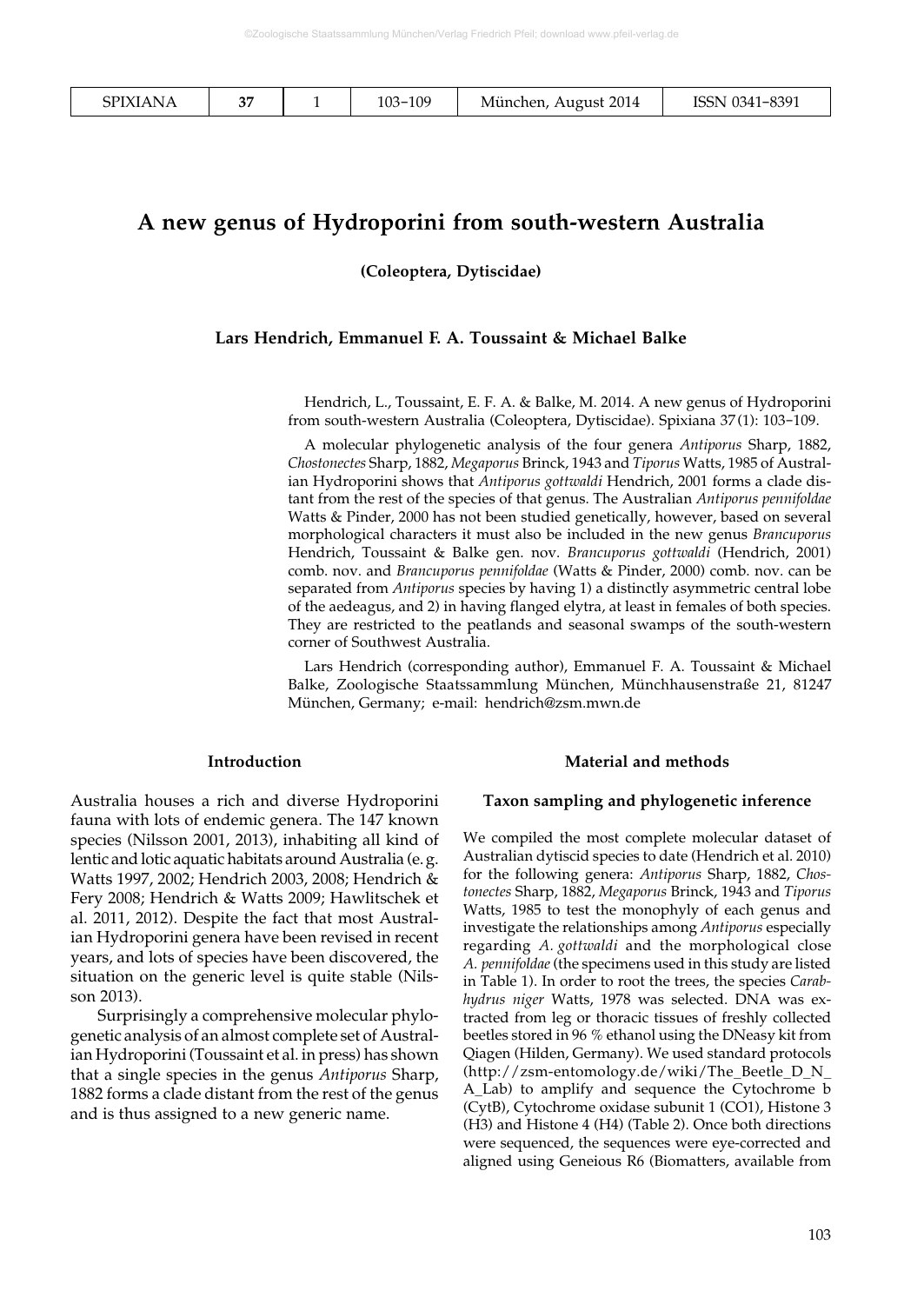http://www.geneious.com), and the reading frame of each gene was checked under Mesquite 2.75 (available from http://mesquiteproject.org). Under the same software, we concatenated the four genes to produce a combined dataset.

The phylogenetic inferences were completed using three different methods: Maximum Parsimony (MP), Maximum Likelihood (ML) and Bayesian Inference (BI). MP analyses were carried out under TNT 1.1 (Goloboff et al. 2008) with the Tree Ratchet, Tree Fusing and Tree Drifting algorithms (Goloboff 1999). 1000 Jackknife replicates (JK) were used to evaluate the robustness of the phylogenetic inference. For both ML and BI analyses, the best model of sequence evolution was selected using jModelTest 0.1.1 (Posada 2008). The ML analyses were realized on the combined dataset under RAxML (Stamatakis 2006) and we performed 1000 thorough Bootstrap replicates (BS) to investigate the level of support

**Table 1.** List of species of the subfamily Hydroporinae, tribe Hydroporini, used in this study. NSW = New South Wales, Gb = already in Genbank, number = newly submitted data to Genbank.

| Species                   | Locality                       | $\rm{co}1$ | cytb     | h3       | h4       |
|---------------------------|--------------------------------|------------|----------|----------|----------|
| Antiporus bakewellii      | Victoria, NSW                  | Gb         | Gb       | Gb       | HG965722 |
| Antiporus blakeii         | NSW, South Australia, Tasmania | Gb         | Gb       | Gb       | HG965737 |
| Antiporus femoralis       | NSW, South Australia, Tasmania | Gb         | Gb       | Gb       | HG965742 |
| Antiporus gilbertii       | Western Australia              | Gb         | Gb       | Gb       | HG965747 |
| Brancuporus gottwaldi     | Western Australia              | Gb         | Gb       | Gb       | HG965732 |
| Antiporus hollingsworthi  | Western Australia              | Gb         | Gb       | HG965673 | HG965708 |
| Antiporus interrogationis | New South Wales                | Gb         | Gb       | Gb       | HG965716 |
| Antiporus jenniferae      | Northern Territory             | Gb         | Gb       | Gb       | HG965712 |
| Antiporus occidentalis    | Western Australia              | Gb         | Gb       |          | HG965707 |
| Antiporus uncifer         | New Zealand                    | HG965640   |          |          |          |
| Antiporus wilsoni         | Oueensland                     | Gb         | Gb       | Gb       | HG965724 |
| Carabhydrus niger         | Victoria                       | Gb         | HG965672 | HG965706 | HG965750 |
| Chostonectes johnsonii    | New South Wales                | Gb         | HG965663 | HG965696 | HG965739 |
| Chostonectes nebulosus    | South Australia                | Gb         | HG965666 | HG965699 | HG965743 |
| Chostonectes sharpi       | Oueensland                     | Gb         | HG965664 | HG965697 | HG965740 |
| Megaporus gardnerii       | South Australia                | Gb         | HG965670 | HG965703 | HG965748 |
| Megaporus hamatus         | NSW, Victoria, South Australia | Gb         | HG965653 | HG965685 | HG965725 |
| Megaporus howittii        | NSW, Victoria, South Australia | Gb         | HG965649 | HG965682 | HG965718 |
| Megaporus natvigi         | Oueensland                     | Gb         | HG965661 | HG965694 | HG965736 |
| Megaporus solidus         | Western Australia              | HG965630   | HG965641 | HG965674 | HG965709 |
| Megaporus wilsoni         | South Australia                | Gb         | HG965648 | HG965681 | HG965717 |
| Tiporus centralis         | Northern Territory             | Gb         | HG965647 | HG965680 | HG965715 |
| Tiporus collaris          | Northern Territory             | Gb         | HG965657 | HG965689 | HG965729 |
| Tiporus josepheni         | Northern Territory             | Gb         | HG965665 | HG965698 | HG965741 |
| Tiporus lachlani          | Western Australia              | Gb         | HG965652 | HG965684 | HG965723 |
| Tiporus tambreyi          | Western Australia              | Gb         | HG965669 | HG965702 | HG965746 |
| Tiporus undecimmaculatus  | Northern Territory             | Gb         | HG965660 | HG965693 | HG965735 |

**Table 2.** Primers used to amplify regions of the cytochrome oxidase subunit 1 (CO1) and cytochrome B (CytB).

| Locus           | Primer          | Sequence                         | Reference               |
|-----------------|-----------------|----------------------------------|-------------------------|
| CvtB            | CB <sub>3</sub> | GAGGAGCAACTGTAATTACTAA           | Barraclough et al. 1999 |
|                 | CB4             | AAAAGAAA(AG)TATCATTCAGGTTGAAT    |                         |
| CO <sub>1</sub> | Pat             | CAACATTTATTTTGATTTTTTGG          | Simon et al. 1994       |
|                 | Jerry           | <b>TCCAATGCACTAATCTGCCATATTA</b> |                         |
| H <sub>3</sub>  | H3aF            | ATGGCTCGTACCAAGCAGAC(AG)CGC      | Colgan et al. 1998      |
|                 | H3aR            | ATATCCTT(AG)GGCAT(AG)AT(AG)GTGAC |                         |
| H <sub>4</sub>  | H4F2s           | <b>TSCGIGAYAACATYCAGGGIATCAC</b> | Pineau et al. 2005      |
|                 | H42er           | CKYTTIAGIGCRTAIACCACRTCCAT       |                         |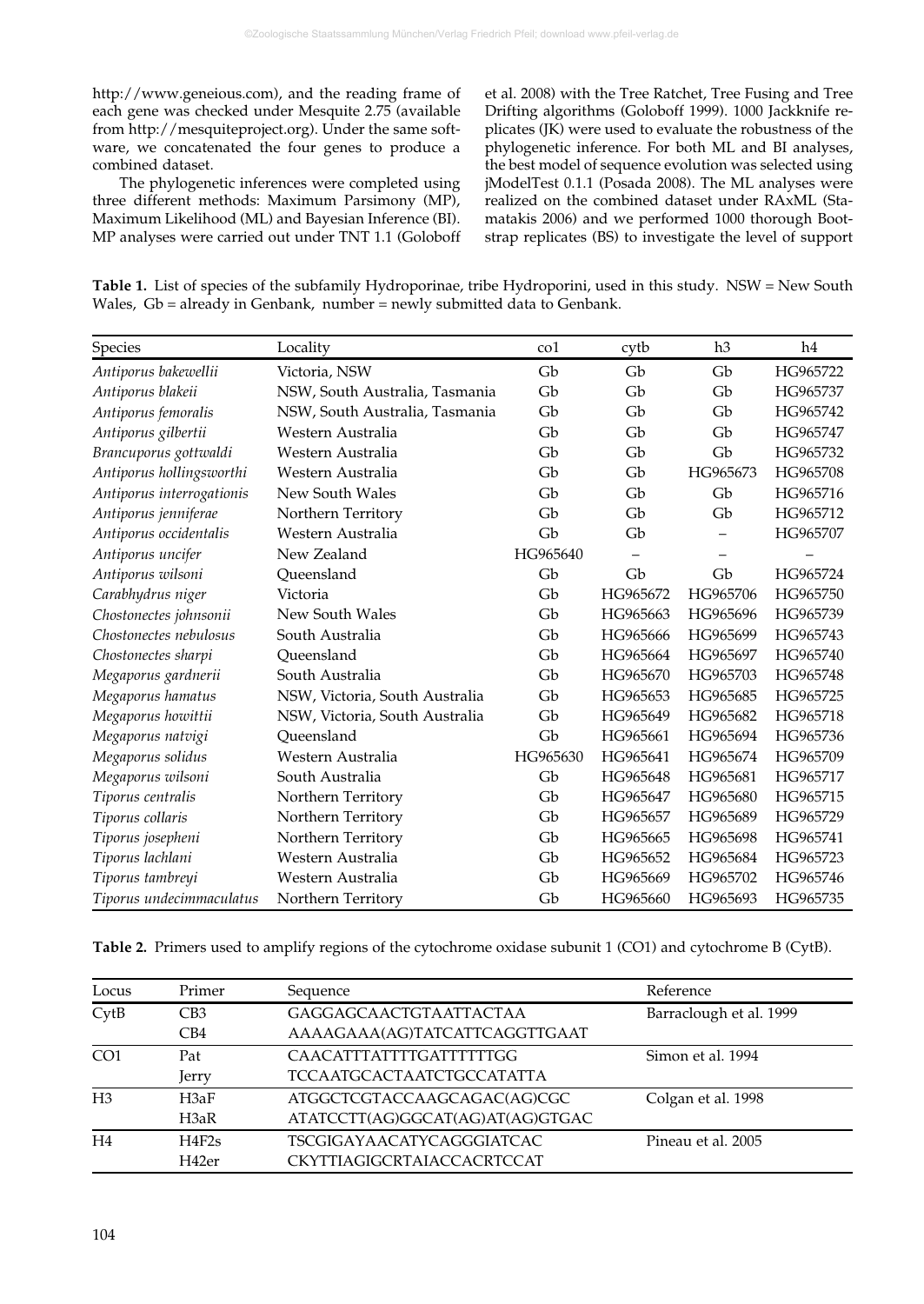

**Fig. 1.** MrBayes 50% majority-rule consensus tree based on the molecular dataset. The support of each node recovered in the different analyses (BI, ML and MP) is indicated on the topology following the caption. A picture of the habitus of *B. gottwaldi* comb. nov. is provided.

at each node. Eventually, we also carried out BI analyses on the combined dataset under MrBayes 3.2 (Ronquist et al. 2012) with the following settings: the model of substitution set accordingly to the result of jModelTest, two runs of four Markov Chains Monte Carlo (MCMC, one cold and three incrementally heated) running for 8 million generations and sampling a topology every 1000 cycles. After checking the convergence of the runs under Tracer 1.5 (available at: http://beast.bio.ed.ac.uk/Tracer) and applying a conservative burn-in of 25 %, we used the command "sump" in MrBayes to calculate the posterior probabilities (PP) and produce a 50 % majority rule consensus tree. A PP≥0.95 and a BS or JK≥85 were recognized as indicating a strong support for a given node (Felsenstein 2004).

New sequences were submitted to Genbank, see Table 1.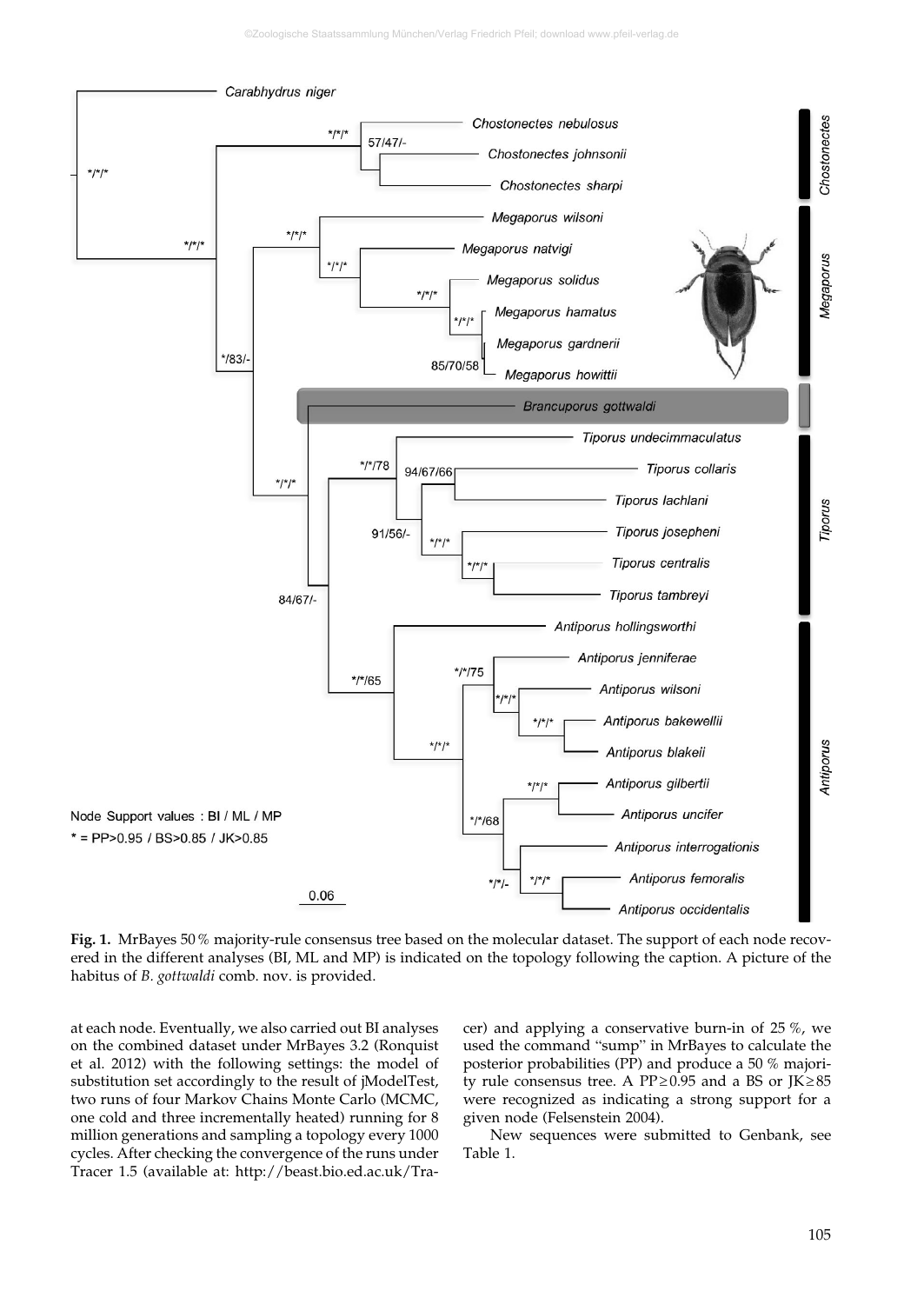

**Figs 2-3.** Habitus of *Brancuporus gottwaldi* comb. nov. (scale bar = 1.5 mm). **2.** Dorsal side; **3.** ventral side.

## **Systematics**

## *Brancuporus* **Hendrich, Toussaint & Balke gen. nov.** Figs 2-12

**Type species.** *Antiporus gottwaldi* Hendrich, 2001 by present designation.

**Material studied.** The material used for this study is listed in Watts & Pinder (2000) and Hendrich (2001).

**Online resources.** Registered in ZooBank under urn: lsid:zoobank.org:pub:91A7660B-51BC-4E24-878D-56DC 61889A7F. Species page in wiki format under http:// species-id.net/wiki/Brancuporus.

**Diagnosis.** *Brancuporus* Hendrich, Toussaint & Balke gen. nov. is assigned to the Hydroporini based on parameres of the aedeagus formed by one segment, and hind coxal process not in the same plane as the abdomen, but protruding like a step, in lateral view (Pederzani 1995). It is a genus of small sized elongate-oval, reddish-brown Hydroporini (3.00- 3.35 mm), represented by two species restricted to south-western Australia.

The new genus is well separated from all other Hydroporini by the combination of the following characters: 1) Body elongate oval, reddish-brown, 2) Fourth tarsomere of protarsus scarcely visible; 3) Pronotum and elytron with narrow but wellmarked lateral beading; 4) Elytra at least in female flanged; 5) Posterior part of epipleuron comparatively broad; 6) Humeral angle of elytron smoothly rounded; 7) Prosternal process blunt, sides weakly bowed, moderately ridged; 8) Distinctly asymmetric central lobe of aedeagus.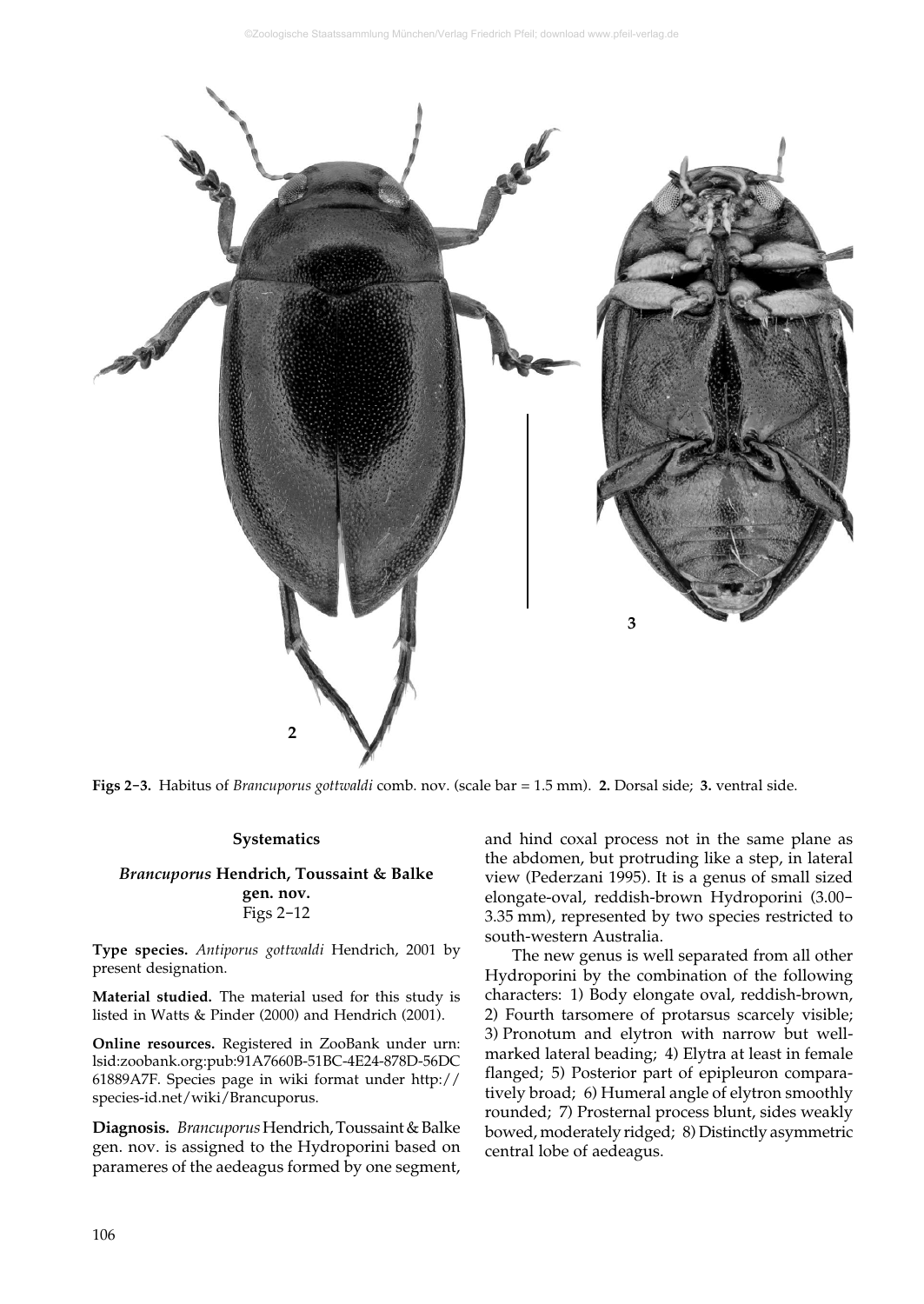

**Figs 4.** Lateral view of proclaw and apical tarsomere of *Brancuporus gottwaldi*; **5.** ditto *B. pennifoldae*; **6.** dorsal view of elytron of *Brancuporus gottwaldi*, female; **7.** ditto *B. pennifoldae*; **8.** ventral view of metafemur of *B. pennifoldae*; **9.** ditto *B. gottwaldi*; **10.** ventral view of median lobe of aedeagus of *B. gottwaldi*; **11.** ditto of lateral view; **12.** ventral view of median lobe of aedeagus of *B. pennifoldae*; **13.** ditto of lateral view (adapted from Hendrich 2001).

*Brancuporus* gen. nov. can be separated from *Antiporus* by having 1*)* a distinctly asymmetric central lobe of the aedeagus*,* and 2) in having flanged elytra, at least in females of both species.

## **Description**

Measurements ( $N=15$ ). Total length of beetles 3.00-3.35 mm; length without head 2.75-2.95 mm; greatest width of beetles 1.70-1.85 mm.

Colour. Upper side comparably light; head reddish; pronotum ferrugineous anteriorly and laterally, dark posteriorly and medially; elytron dark brown, paler laterally (Fig. 2). Venter yellowish to brownish; pronotum, epipleuron, legs and abdominal ventrites yellowish to ferrugineous; metaventrite, metacoxal plates and processes brownish. Antennomeres yellowish and darkened anteriorly. Sculpture: dorsal surface, punctures dense, moderately sized; those on head weaker and sparser, a little smaller than eye facet. Pronotum and elytron with narrow but well marked lateral beading. Microreticulation on head and pronotum fine, moderately impressed, on elytron very fine and almost invisible. Ventral surface (Fig. 3) with punctures very dense, microreticulation similar to that on elytron. Prosternal process blunt, sides weakly bowed, moderately ridged. Metacoxal lines parallel in apical quarter, weakly diverging posteriorly, intralinear space flat, not depressed.

Male. Protarsi moderately expanded, single proclaw relatively stout, bent at right angles evenly curved with ventral basal spine (Fig. 4). Mesotibia normal, mesotarsi similar to protarsi except that the second and third tarsomere are a little shorter and two claws are present. Metafemur a little stouter than in female, with well marked beading in middle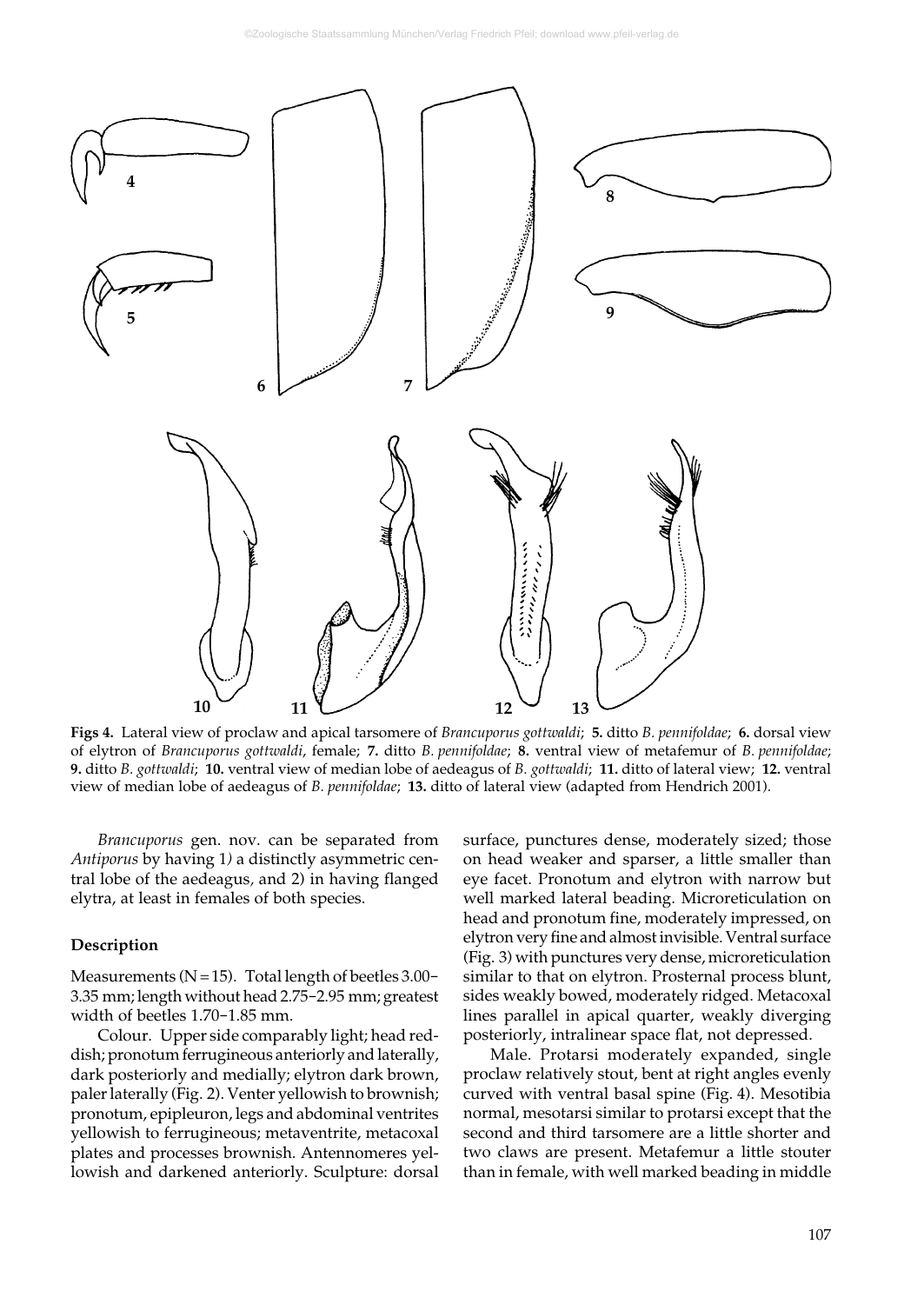at hind margin (Fig. 8). Apical third of elytron not flanged. Central lobe of aedeagus with asymmetric tip (ventral view, Figs 10-11).

Female. Protarsi weakly expanded, two claws. Mesotarsi moderately expanded, more so than protarsi. Metatibia simple. Elytron weakly flanged (Fig. 6).

**Etymology.** The name *Brancuporus* gen. nov. is derived from the name of our highly valued colleague, the late dytiscid specialist Dr Michel Brancucci (1950-2012), Basel, Switzerland. Its gender is masculine.

**Systematic notes.** The small size, relatively uniform reddish-brown colour and essentially simple metafemora (Hendrich 2001) suggest that *Brancuporus gottwaldi* comb. nov. is close to *Antiporus pennifoldae* (Watts & Pinder 2000), also described from Southwest Australia. Females of both species have flanged elytra [strongly flanged in *A. pennifoldae* (Fig. 7) and less flanged in *B. gottwaldi* (Fig. 6)]. Furthermore, the distinctly asymmetric central lobe of the aedeagus is a character shared by *B. gottwaldi* and *Antiporus pennifoldae* (Figs 12-13). Based on these morphological characters and despite the fact that there was no DNA of *A. pennifoldae* available for this study, *A. pennifoldae* is here transferred to *Brancuporus* gen. nov.

**Distribution.** The new genus is highly endemic to the most south-western part of Southwest Australia. Both species were collected in seasonal peatland swamps. The habitat and its water beetle coenosis are described in detail by Hendrich (2001).

**Molecular systematics.** Our phylogenetic analyses show (Fig. 1) that *Brancuporus* gen. nov. is not part of the *Antiporus* clade. It is rather part of a separate lineage sister to the *Tiporus* and *Antiporus* clades. The molecular data also show clearly that the species *Brancuporus gottwaldi* comb. nov. does not belong to any of the other known Australasian Hydroporini genera. Additionally, our data show that Australian *Brancuporus* gen. nov. does not create paraphyly among other Australasian genera (Toussaint et al. in press). This result is well supported in our analyses (Fig. 1). Essentially the same tree topology was recovered with different analytical approaches (maximum likelihood, parsimony and Bayesian probabilities as implemented in MrBayes, Fig. 1, node support values).

## **Acknowledgements**

Dr Chris Watts is thanked for his steady support, generous assistance and hosting during the several visits of LH in Adelaide, South Australia. This work was sup-

ported by German Science Foundation (DFG) grants BA2152/6-1, 7-1 and 11-1. The Department of Conservation and Land Management (CALM) is acknowledged for giving permission to conduct scientific research in Nature Reserves in south-western Australia (permit numbers: SF 003017 and NE 002348). Katja Neven (ZSM, Munich, Germany) is thanked for providing the habitus photos.

## **References**

- Barraclough, T. G., Hogan, J. E. & Vogler, A. P. 1999. Testing whether ecological factors promote cladogenesis in a group of tiger beetles (Coleoptera: Cicindelidae). Proceedings of the Royal Society of London B 266: 1061-1067.
- Colgan, D. J., McLauchlan, A., Wilson, G. D. F., Livingston, S. P., Edgecombe, G. D., Macaranas, J., Cassis, G. & Gray, M. R. 1998. Histone H3 and U2 snRNA DNA sequences and arthropod molecular evolution. Australian Journal of Zoology 46: 419-437.
- Felsenstein, J. 2004. Inferring phylogenies. Sunderland, Massachusetts (Sinauer Associates).
- Goloboff, P. A. 1999. Analyzing large data sets in reasonable times: solutions for composite optima. Cladistics 15: 415-428.
- – , Farris, J. S. & Nixon, K. C. 2008. TNT, a free program for phylogenetic analysis. Cladistics 24: 774-786.
- Hawlitschek, O., Hendrich, L., Espeland, M., Toussaint, E. F. A., Genner, M. J. & Balke, M. 2012. Pleistocene climate change promoted rapid diversification of aquatic invertebrates in Southeast Australia. BMC Evolutionary Biology 12 (1): 142.
- – , Porch, N., Hendrich, L. & Balke, M. 2011. Ecological niche modelling and nDNA sequencing support a new, morphologically cryptic beetle species unveiled by DNA barcoding. PloS ONE 6 (2): e16662.
- Hendrich, L. 2001. A new species of *Antiporus* Sharp, 1882 from peatland swamps of south-western Australia (Coleoptera: Dytiscidae). Linzer Biologische Beiträge 33 (1): 299-308.
- – 2003. A new species of *Necterosoma* Sharp from the Kimberley region in north-western Australia (Coleoptera: Dytiscidae). Entomologische Zeitschrift 113: 152-154 + figs on pp. 144-145.
- – 2008. *Tiporus emmae* sp. n. from Northern Australia (Coleoptera: Dytiscidae, Hydroporinae). Linzer Biologische Beiträge 40 (1): 311-320.
- – & Fery, H. 2008. *Paroster baylyi* sp. n., *P. ursulae* sp. n. (Col. Dytiscidae, Hydroporinae) and the water beetle diversity of pan-gnammas on isolated granite outcrops in the Mallee of south-western Australia. Zootaxa 1704: 27-41.
- – & Watts, C. H. S. 2009. Taxonomic revision of the Australian predaceous water beetle genus *Carabhydrus* Watts, 1978 (Coleoptera: Dytiscidae, Hydroporinae). Zootaxa 2048: 1-30.
- – , Pons, J., Ribera, I. & Balke, M. 2010. Mitochondrial cox1 sequence data reliably uncover patterns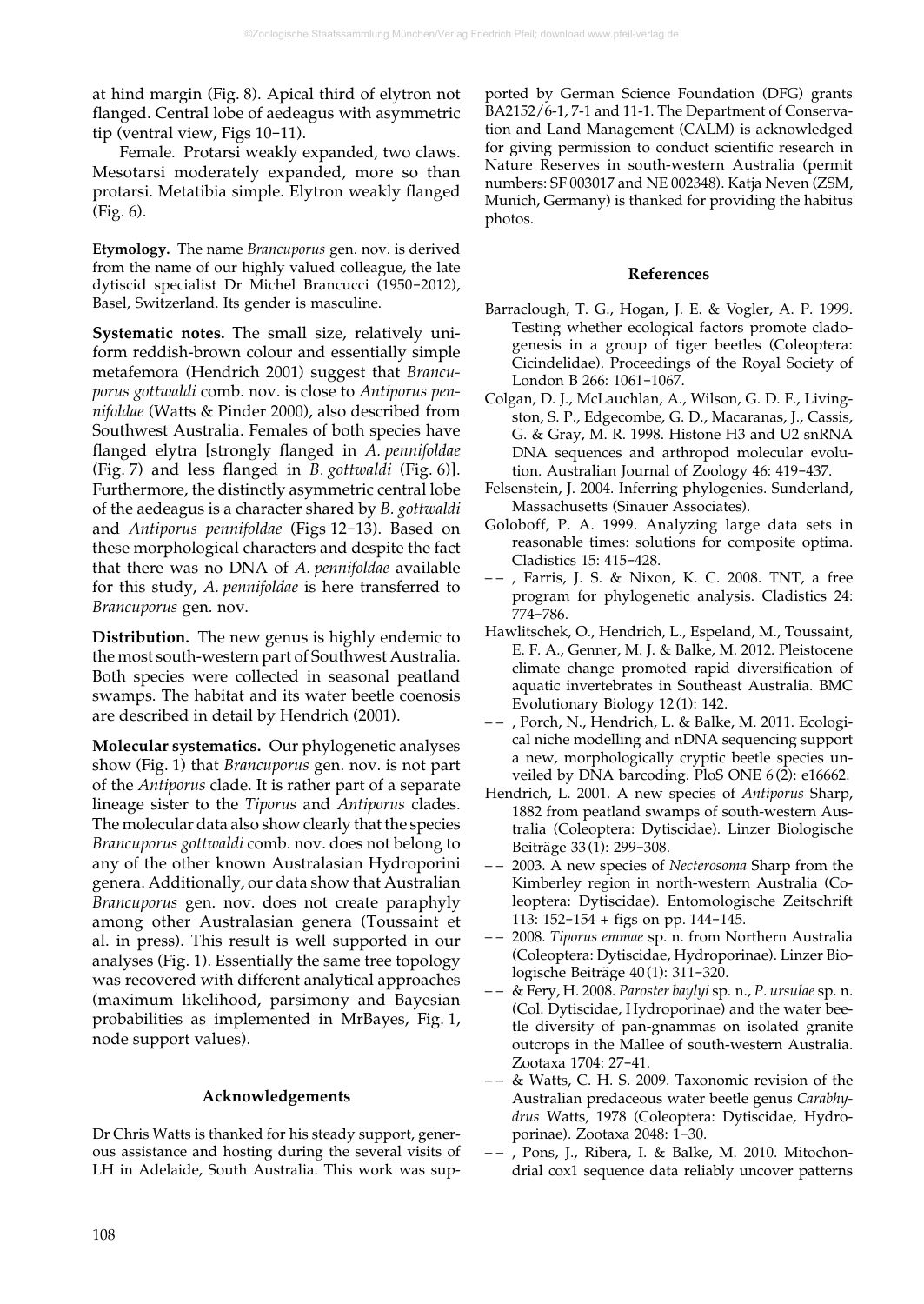of insect diversity but suffer from high lineageidiosyncratic error rates. PloS ONE 5(12): e14448. doi:10.1371/journal.pone.00114448

- Nilsson, A. N. 2001. Dytiscidae (Coleoptera). World Catalogue of Insects 3: 1-395.
- – 2013. A world catalogue of the family Dytiscidae or the diving beetles (Coleoptera, Adephaga). Version 1.I.2013. Distributed as a PDF file via Internet. Available from: http://www2.emg.umu.se/projects/ biginst/andersn/
- Pederzani, F. 1995. Keys to the identification of the genera and subgenera of adult Dytiscidae (sensu lato) of the world (Coleoptera Dytiscidae). Atti dell'Accademia Roveretana degli Agiati, Contributi della Classe di Scienze Matematiche, Fisiche e Naturali, a. 244 (1994), ser. VII, 4 (B): 5-83.
- Pineau, P., Henry, M., Suspène, R., Marchio, A., Dettai, A., Debruyne, R., Petit, T., Lécu, A., Moisson, P., Dejean, A., Wain-Hobson, S. & Vartanian, J.-P. 2005. A universal primer set for PCR amplification of nuclear histone H4 genes from all animal species. Molecular Biology and Evolution 22: 582-588.
- Posada, D. 2008. jModelTest: Phylogenetic model averaging. Molecular Biology and Evolution 25: 1253- 1256.
- Ronquist, F., Teslenko, M., van der Mark, P., Ayres, D. L., Darling, A., Höhna, S., Larget, B., Liu, L., Suchard, M. A. & Huelsenbeck, J. P. 2012. MrBayes 3.2: efficient Bayesian phylogenetic inference and model choice across a large model space. Systematic Biology 61 (3): 539-542.
- Simon, C., Frati, F., Beckenbach, A. T., Crespi, B., Liu, H. & Fllok, P. 1994. Evolution, weighting, and phylogenetic utility of mitochondrial gene sequences and a compilation of conserved polymerase chain reaction primers. Annals of the American Entomological Society 87: 651-701.
- Stamatakis, A. 2006. RAxML-VI-HPC: maximum likelihood-based phylogenetic analyses with thousands of taxa and mixed models. Bioinformatics 22: 2688- 2690.
- Toussaint, E. F. A., Condamine, F. L., Hawlitschek, O., Watts, C. H. S., Hendrich, L. & Balke, M. in press. Unveiling the diversification dynamics of Australasian predaceous diving beetles in the Cenozoic. Systematic Biology.
- Watts, C. H. S. 1997. Four new species of *Antiporus* Sharp (Coleoptera; Dytiscidae) from Australia, with notes on *A. femoralis* (Boheman) and *A. interrogationis* (Clark). Records of the South Australian Museum 30(1): 35-42.
- – 2002. Checklist and guides to the identification, to genus, of adults and larval Australian water beetles of the families Dytiscidae, Noteridae, Hygrobiidae, Haliplidae, Gyrinidae, Hydraenidae and the superfamily Hydrophiloidea (Insecta – Coleoptera). Cooperative Research Centre for Freshwater Ecology (Australia). Identification and Ecology Guide 43: 1-110.
- – & Pinder, A. 2000. Two new species of *Antiporus* from Western Australia (Coleoptera: Dytiscidae). Records of the South Australian Museum 33(1): 17-19.